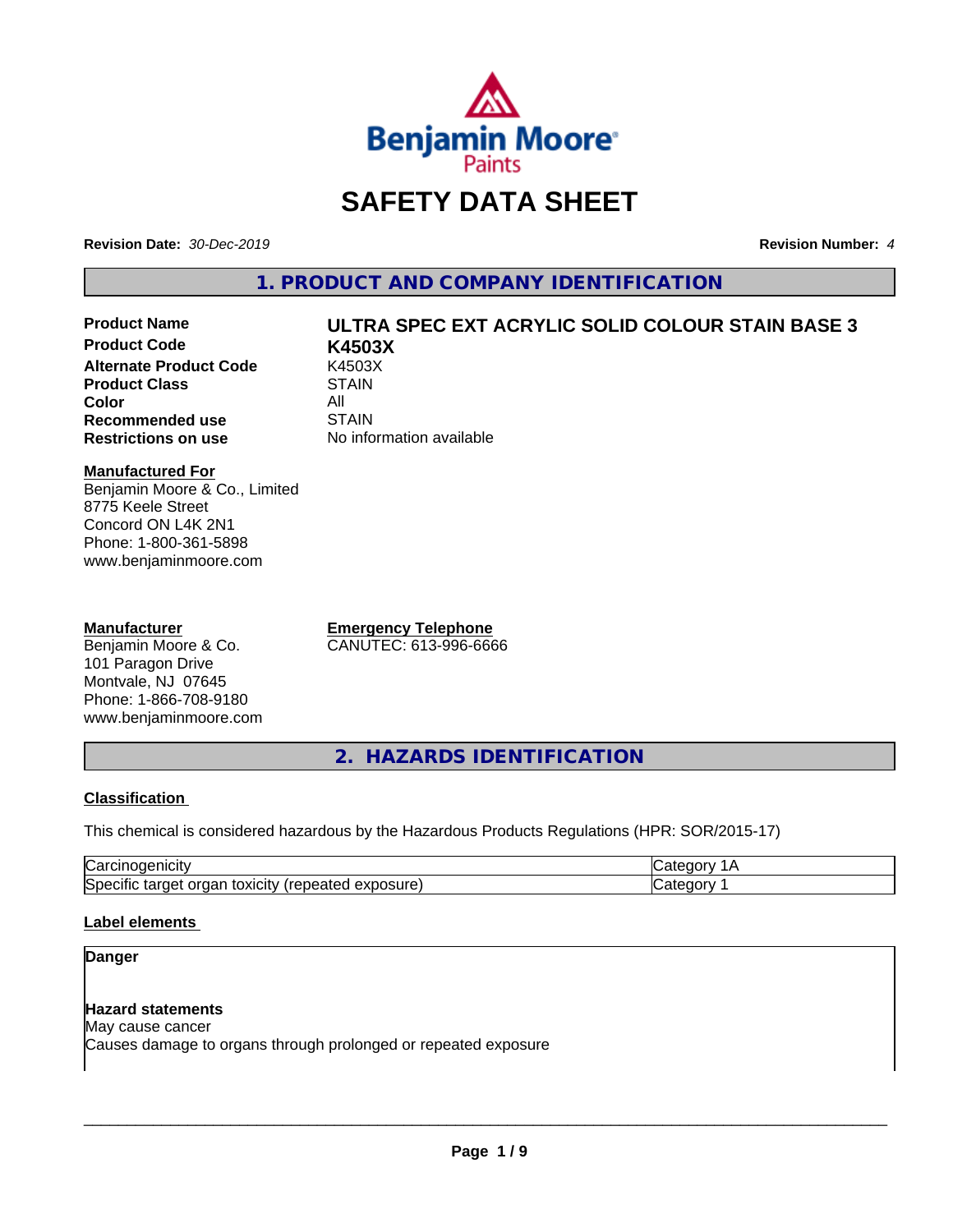

**Odor** little or no odor

# **Precautionary Statements - Prevention**

Obtain special instructions before use Do not handle until all safety precautions have been read and understood Use personal protective equipment as required Do not breathe dust/fume/gas/mist/vapors/spray Wash face, hands and any exposed skin thoroughly after handling Do not eat, drink or smoke when using this product

# **Precautionary Statements - Response**

IF exposed or concerned: Get medical advice/attention

# **Precautionary Statements - Storage**

Store locked up

# **Precautionary Statements - Disposal**

Dispose of contents/container to an approved waste disposal plant

# **Other information**

No information available

| <b>Chemical name</b>               | <b>CAS No.</b> | Weight-%       | Hazardous Material<br>registry number<br>(HMIRA registry $#$ ) | Date HMIRA filed and<br>Information Review Act date exemption granted<br>(if applicable) |
|------------------------------------|----------------|----------------|----------------------------------------------------------------|------------------------------------------------------------------------------------------|
| Titanium dioxide                   | 13463-67-7     | - 5%           |                                                                |                                                                                          |
| Silica, crystalline                | 14808-60-7     | $-5%$          |                                                                |                                                                                          |
| Zinc oxide                         | 1314-13-2      | $-5%$          |                                                                |                                                                                          |
| Sodium C14-C16 olefin<br>sulfonate | 68439-57-6     | $0.1 - 0.25\%$ |                                                                |                                                                                          |

# **3. COMPOSITION INFORMATION ON COMPONENTS**

\*The exact percentage (concentration) of composition has been withheld as a trade secret

# **4. FIRST AID MEASURES**

**General Advice** No hazards which require special first aid measures.

**Eye Contact Exercise 2.1 <b>Exercise 2.1 Rinse** thoroughly with plenty of water for at least 15 minutes and consult a physician.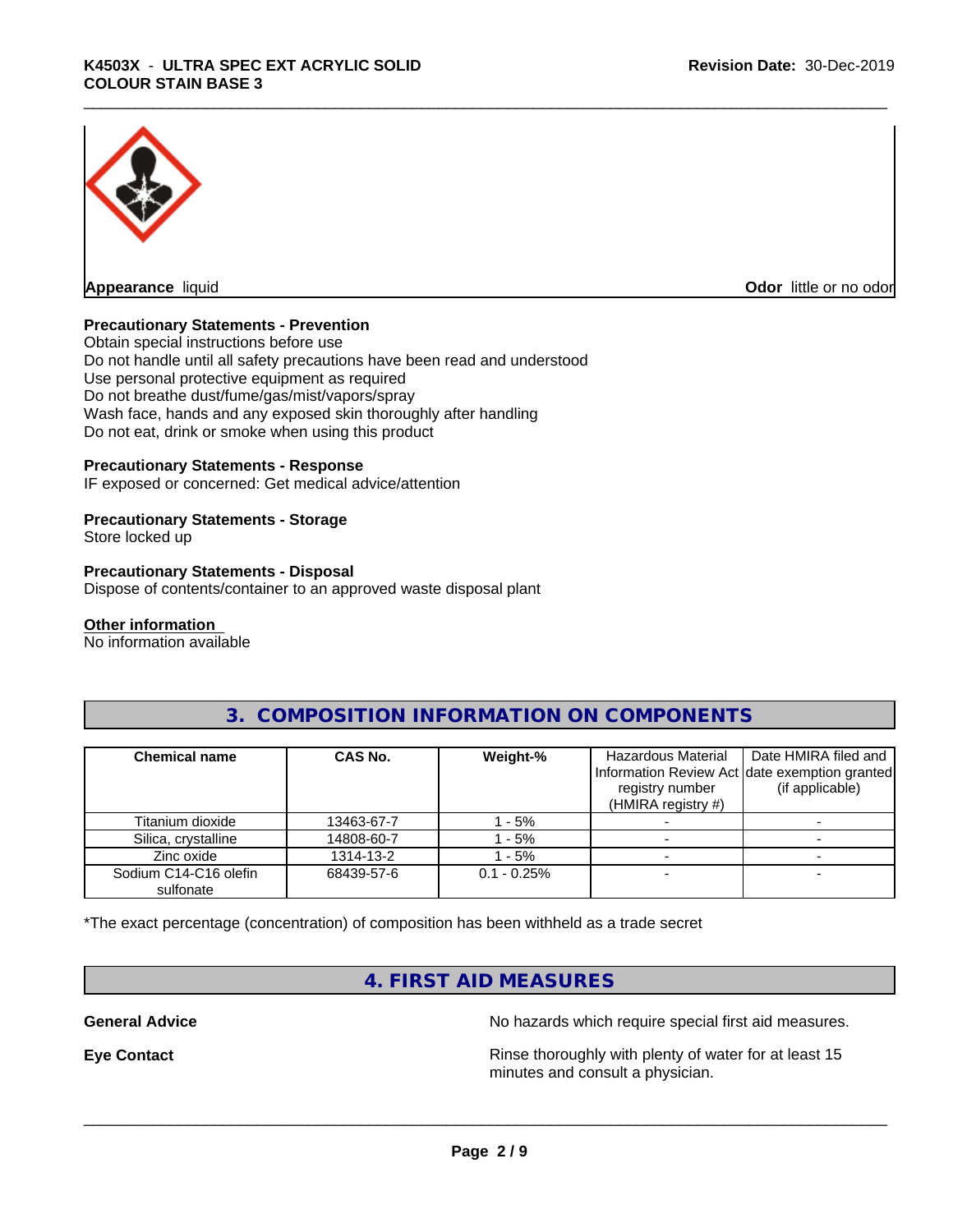| <b>Skin Contact</b>                                                              | Wash off immediately with soap and plenty of water while<br>removing all contaminated clothes and shoes.                                     |  |  |
|----------------------------------------------------------------------------------|----------------------------------------------------------------------------------------------------------------------------------------------|--|--|
| <b>Inhalation</b>                                                                | Move to fresh air. If symptoms persist, call a physician.                                                                                    |  |  |
| Ingestion                                                                        | Clean mouth with water and afterwards drink plenty of<br>water. Consult a physician if necessary.                                            |  |  |
| <b>Most Important Symptoms/Effects</b>                                           | None known.                                                                                                                                  |  |  |
| <b>Notes To Physician</b>                                                        | Treat symptomatically.                                                                                                                       |  |  |
|                                                                                  | 5. FIRE-FIGHTING MEASURES                                                                                                                    |  |  |
| <b>Suitable Extinguishing Media</b>                                              | Use extinguishing measures that are appropriate to local<br>circumstances and the surrounding environment.                                   |  |  |
| Protective equipment and precautions for firefighters                            | As in any fire, wear self-contained breathing apparatus<br>pressure-demand, MSHA/NIOSH (approved or equivalent)<br>and full protective gear. |  |  |
| <b>Specific Hazards Arising From The Chemical</b>                                | Closed containers may rupture if exposed to fire or<br>extreme heat.                                                                         |  |  |
| <b>Sensitivity to mechanical impact</b>                                          | No                                                                                                                                           |  |  |
| Sensitivity to static discharge                                                  | No                                                                                                                                           |  |  |
| <b>Flash Point Data</b><br>Flash point (°F)<br>Flash Point (°C)<br><b>Method</b> | Not applicable<br>Not applicable<br>Not applicable                                                                                           |  |  |
| <b>Flammability Limits In Air</b>                                                |                                                                                                                                              |  |  |
| Lower flammability limit:<br><b>Upper flammability limit:</b>                    | Not applicable<br>Not applicable                                                                                                             |  |  |
| Health: 1<br>Flammability: 0<br><b>NFPA</b>                                      | Instability: 0<br>Special: Not Applicable                                                                                                    |  |  |
| <b>NFPA Legend</b>                                                               |                                                                                                                                              |  |  |

- 0 Not Hazardous
- 1 Slightly
- 2 Moderate
- 3 High
- 4 Severe

*The ratings assigned are only suggested ratings, the contractor/employer has ultimate responsibilities for NFPA ratings where this system is used.*

*Additional information regarding the NFPA rating system is available from the National Fire Protection Agency (NFPA) at www.nfpa.org.*

# **6. ACCIDENTAL RELEASE MEASURES**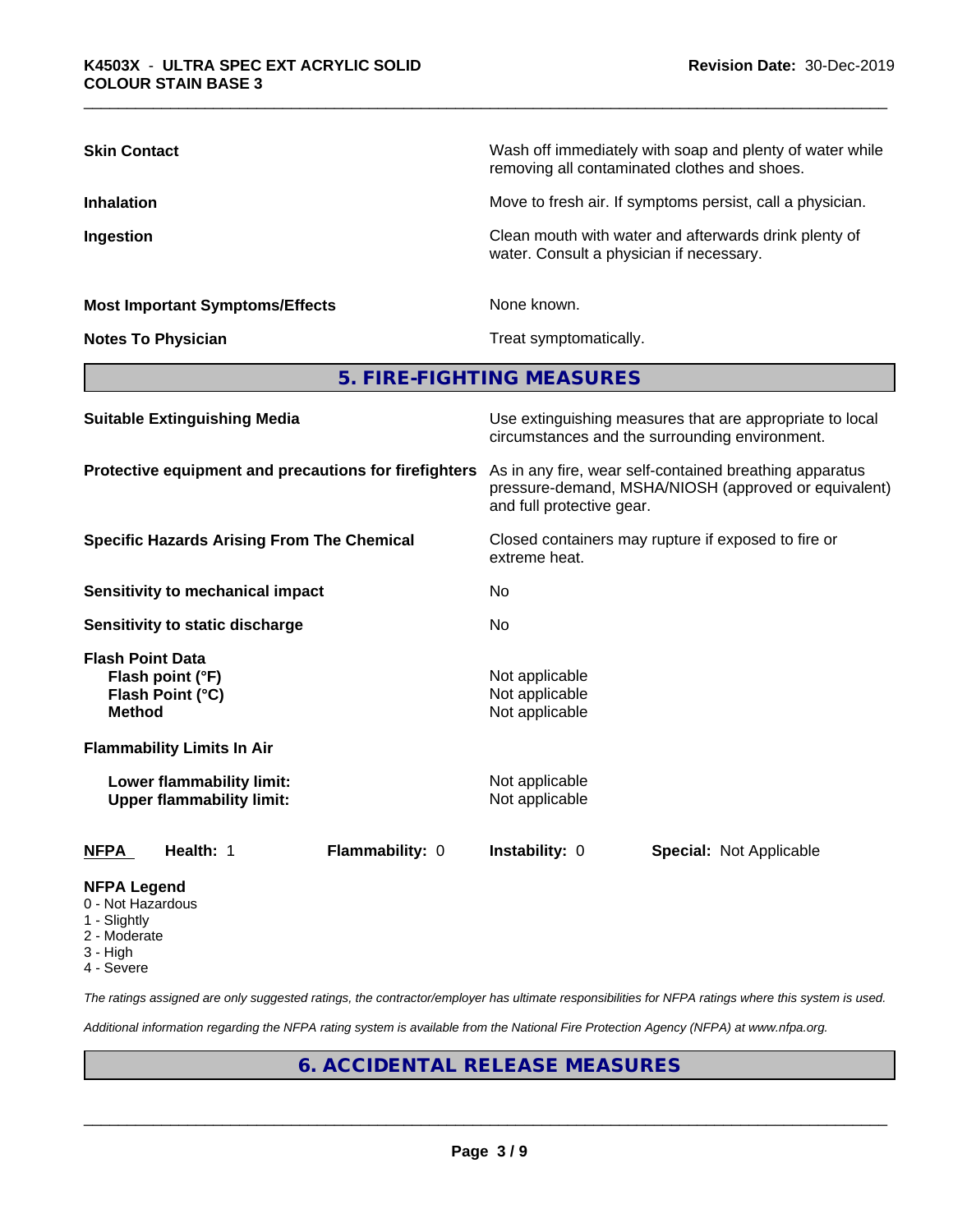**Personal Precautions Precautions** Avoid contact with skin, eyes and clothing. Ensure adequate ventilation.

**Other Information Other Information Prevent further leakage or spillage if safe to do so.** 

**Environmental precautions** See Section 12 for additional Ecological Information.

**Methods for Cleaning Up Example 20 All 20 All 20 All 20 Soak** up with inert absorbent material. Sweep up and shovel into suitable containers for disposal.

# **7. HANDLING AND STORAGE**

**Handling Handling Avoid contact with skin, eyes and clothing. Avoid breathing** vapors, spray mists or sanding dust. In case of insufficient ventilation, wear suitable respiratory equipment.

**Storage Keep container tightly closed. Keep out of the reach of Keep** container tightly closed. Keep out of the reach of children.

**Incompatible Materials No information available** 

# **8. EXPOSURE CONTROLS/PERSONAL PROTECTION**

# **Exposure Limits**

| <b>Chemical name</b> | <b>ACGIH TLV</b>                                                                                                             | <b>Alberta</b>                                         | <b>British Columbia</b>                        | <b>Ontario</b>                                | Quebec                                                                           |
|----------------------|------------------------------------------------------------------------------------------------------------------------------|--------------------------------------------------------|------------------------------------------------|-----------------------------------------------|----------------------------------------------------------------------------------|
| Titanium dioxide     | TWA: $10 \text{ mg/m}^3$                                                                                                     | 10 mg/m $3$ - TWA                                      | 10 mg/m $3$ - TWA<br>$3 \text{ mg/m}^3$ - TWA  | 10 mg/m $3$ - TWA                             | $10 \text{ mg/m}^3$ - TWAEV                                                      |
| Silica, crystalline  | TWA: $0.025$ mg/m <sup>3</sup><br>respirable particulate<br>matter                                                           | $0.025$ mg/m <sup>3</sup> - TWA                        | $0.025$ mg/m <sup>3</sup> - TWA                | $0.10 \text{ mg/m}^3$ - TWA                   | $0.1 \text{ mg/m}^3$ - TWAEV                                                     |
| Zinc oxide           | STEL: $10 \text{ mg/m}^3$<br>respirable particulate<br>matter<br>TWA: $2 \text{ mg/m}^3$<br>respirable particulate<br>matter | $2 \text{ mg/m}^3$ - TWA<br>$10 \text{ mg/m}^3$ - STEL | $2 \text{ mg/m}^3$ - TWA<br>10 mg/m $3 -$ STEL | $2 \text{ mg/m}^3$ - TWA<br>10 $mq/m3$ - STEL | $10 \text{ mg/m}^3$ - TWAEV<br>5 mg/m <sup>3</sup> - TWAEV<br>10 mg/m $3 -$ STEV |

# **Legend**

ACGIH - American Conference of Governmental Industrial Hygienists

Alberta - Alberta Occupational Exposure Limits

British Columbia - British Columbia Occupational Exposure Limits

Ontario - Ontario Occupational Exposure Limits Quebec - Quebec Occupational Exposure Limits

N/E - Not established

# **Personal Protective Equipment**

**Skin Protection Protection Protective gloves and impervious clothing.** 

**Engineering Measures Ensure** Ensure adequate ventilation, especially in confined areas.

**Eye/Face Protection** Safety glasses with side-shields.

**Respiratory Protection In case of insufficient ventilation wear suitable respiratory** equipment.

**Hygiene Measures Avoid contact with skin, eyes and clothing. Remove and Avoid contact with skin, eyes and clothing. Remove and Avoid contact with skin, eyes and clothing. Remove and**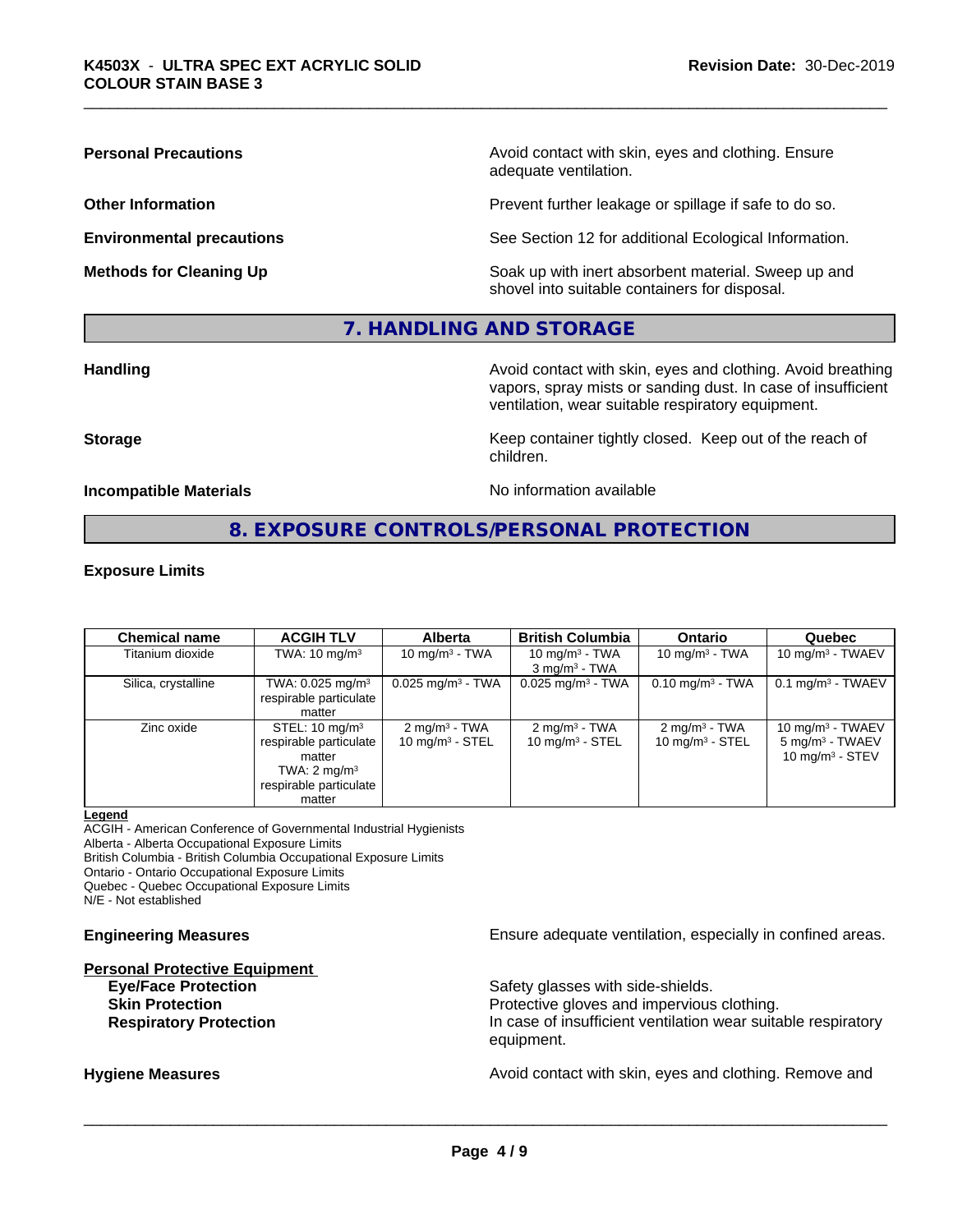wash contaminated clothing before re-use. Wash thoroughly after handling.

# **9. PHYSICAL AND CHEMICAL PROPERTIES**

**Appearance** liquid **Odor** little or no odor **Odor Threshold No information available Density (lbs/gal)** 10.35 - 10.45 **Specific Gravity** 1.24 - 1.26 **pH pH**  $\blacksquare$ **Viscosity (cps)** No information available<br> **Solubility(ies)** No information available **Solubility(ies)**<br> **No information available**<br> **Water solubility**<br> **Water solubility Evaporation Rate No information available No information available Vapor pressure** No information available **Vapor density Vapor** density **Wt. % Solids** 45 - 55 **Vol. % Solids** 30 - 40 **Wt. % Volatiles Vol. % Volatiles** 60 - 70<br> **VOC Requiatory Limit (g/L)** 60 - 70 **VOC** Regulatory Limit (g/L) **Boiling Point (°F)** 212 **Boiling Point (°C)** 100<br>**Freezing point (°F)** 100<br>32 **Freezing point (°F) Freezing Point (°C)** 0 **Flash point (°F)**<br> **Flash Point (°C)**<br> **Flash Point (°C)**<br> **Clash Point (°C) Flash Point (°C) Method** Not applicable **Flammability (solid, gas)** Not applicable<br> **Upper flammability limit:** Not applicable **Upper flammability limit:**<br> **Lower flammability limit:** Not applicable Not applicable **Lower flammability limit: Autoignition Temperature (°F)**<br> **Autoignition Temperature (°C)** No information available **Autoignition Temperature (°C) Decomposition Temperature (°F)** No information available<br> **Decomposition Temperature (°C)** No information available **Decomposition Temperature (°C)**<br>Partition coefficient

**No information available No information available** 

# **10. STABILITY AND REACTIVITY**

| <b>Reactivity</b>                         | Not Applicable                           |
|-------------------------------------------|------------------------------------------|
| <b>Chemical Stability</b>                 | Stable under normal conditions.          |
| <b>Conditions to avoid</b>                | Prevent from freezing.                   |
| <b>Incompatible Materials</b>             | No materials to be especially mentioned. |
| <b>Hazardous Decomposition Products</b>   | None under normal use.                   |
| <b>Possibility of hazardous reactions</b> | None under normal conditions of use.     |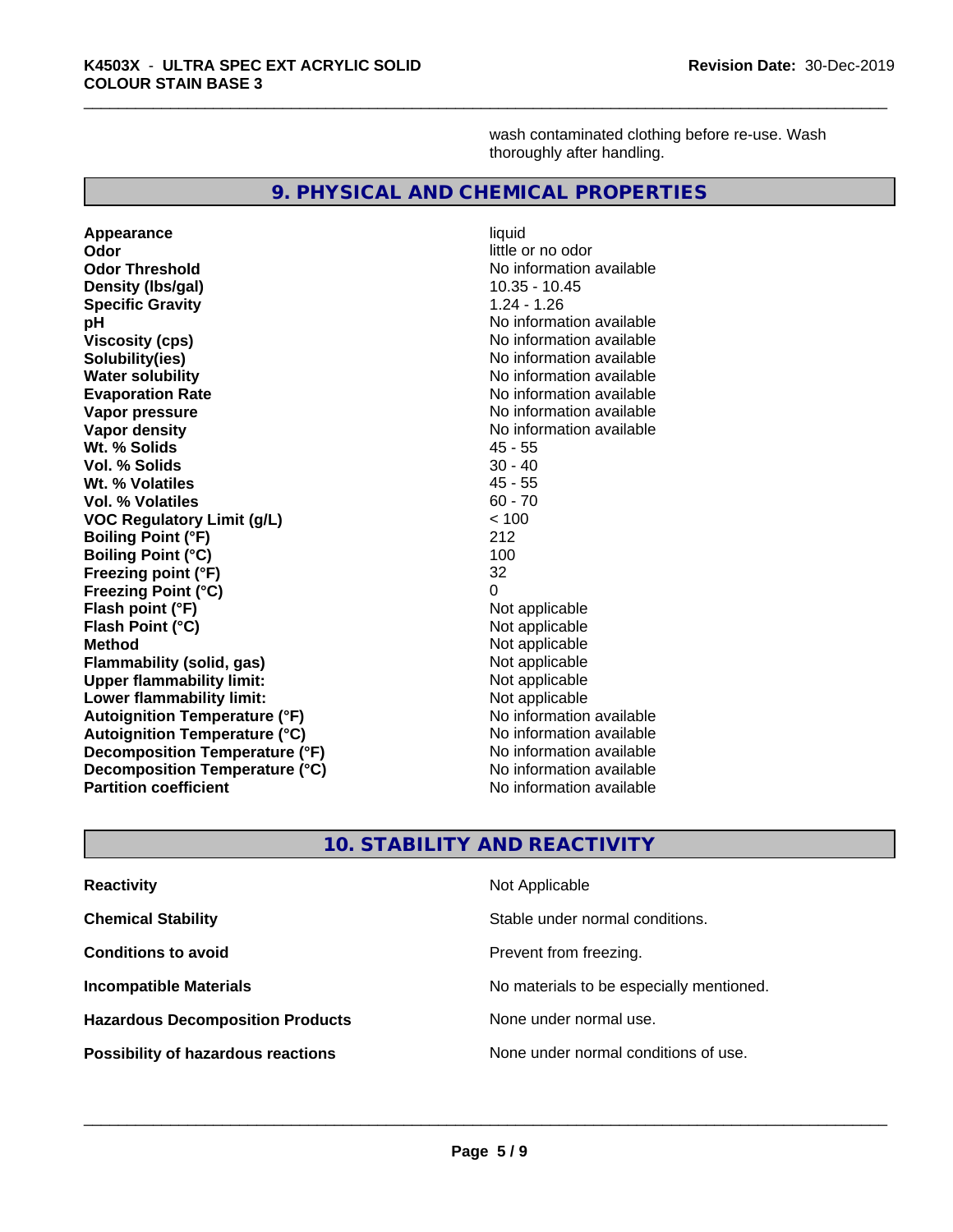# **11. TOXICOLOGICAL INFORMATION**

# **Product Information Information on likely routes of exposure Principal Routes of Exposure Exposure** Eye contact, skin contact and inhalation. **Acute Toxicity Product Information Internation International Contract Contract Contract Contract Contract Contract Contract Contract Contract Contract Contract Contract Contract Contract Contract Contract Contract Contract Contract <u>Symptoms related to the physical, chemical and toxicological characteristics</u> Symptoms** No information available **Delayed and immediate effects as well as chronic effects from short and long-term exposure Eye contact Exercise Solution** May cause slight irritation **Skin contact** Substance may cause slight skin irritation. Prolonged or repeated contact may dry skin and cause irritation. **Inhalation** May cause irritation of respiratory tract. **Ingestion Ingestion Ingestion may cause gastrointestinal irritation, nausea,** vomiting and diarrhea. **Sensitization**<br> **No** information available.<br> **No** information available. **Neurological Effects Mutagenic Effects Mutagenic Effects No information available. Reproductive Effects**<br> **Reproductive Effects**<br> **Developmental Effects**<br> **No information available. Developmental Effects Target organ effects No information available. STOT - single exposure**<br> **STOT - repeated exposure**<br> **STOT - repeated exposure**<br> **STOT - repeated exposure STOT - repeated exposure** Causes damage to organs through prolonged or repeated exposure if inhaled. **Other adverse effects** Noinformation available. **Aspiration Hazard No information available.**

**Numerical measures of toxicity**

# **The following values are calculated based on chapter 3.1 of the GHS document**

**ATEmix (oral)** 15516 mg/kg

# **Component Information**

| Chemical name                                 | Oral LD50             | Dermal LD50          | Inhalation LC50 |
|-----------------------------------------------|-----------------------|----------------------|-----------------|
| Titanium dioxide<br>13463-67-7                | $>$ 10000 mg/kg (Rat) |                      |                 |
| Zinc oxide<br>1314-13-2                       | $>$ 5000 mg/kg (Rat)  |                      |                 |
| Sodium C14-C16 olefin sulfonate<br>68439-57-6 | $= 2220$ mg/kg (Rat)  | > 740 mg/kg (Rabbit) |                 |

# **Carcinogenicity**

*The information below indicateswhether each agency has listed any ingredient as a carcinogen:.*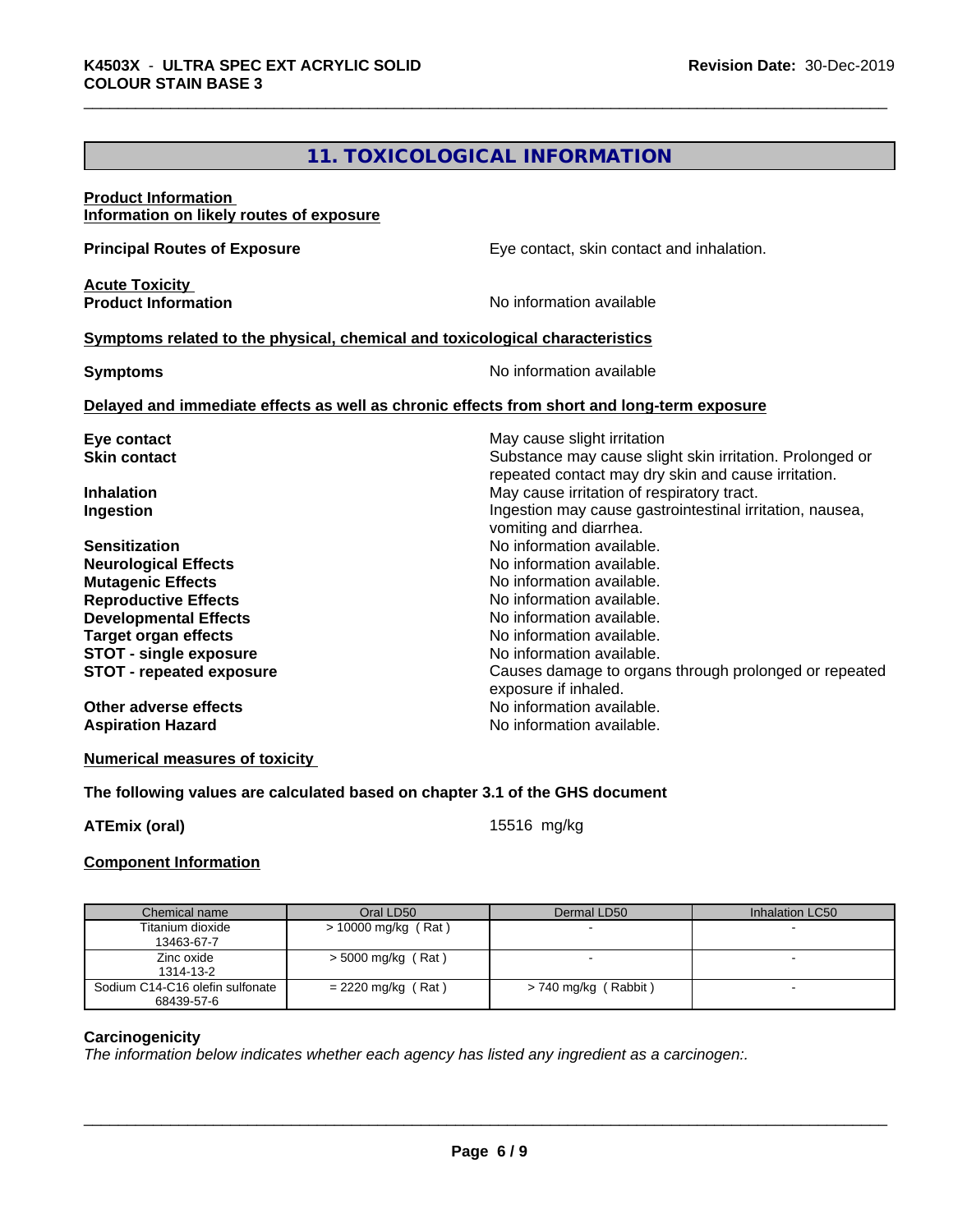# \_\_\_\_\_\_\_\_\_\_\_\_\_\_\_\_\_\_\_\_\_\_\_\_\_\_\_\_\_\_\_\_\_\_\_\_\_\_\_\_\_\_\_\_\_\_\_\_\_\_\_\_\_\_\_\_\_\_\_\_\_\_\_\_\_\_\_\_\_\_\_\_\_\_\_\_\_\_\_\_\_\_\_\_\_\_\_\_\_\_\_\_\_ **K4503X** - **ULTRA SPEC EXT ACRYLIC SOLID COLOUR STAIN BASE 3**

| <b>Chemical name</b> | <b>IARC</b>                    | <b>NTP</b>             |
|----------------------|--------------------------------|------------------------|
|                      | 2B - Possible Human Carcinogen |                        |
| Titanium dioxide     |                                |                        |
|                      | 1 - Human Carcinogen           | Known Human Carcinogen |
| Silica, crystalline  |                                |                        |

• Crystalline Silica has been determined to be carcinogenic to humans by IARC (1) when in respirable form. Risk of cancer depends on duration and level of inhalation exposure to spray mist or dust from sanding the dried paint.• Although IARC has classified titanium dioxide as possibly carcinogenic to humans (2B), their summary concludes:

"No significant exposure to titanium dioxide is thought to occur during the use of products in which titanium dioxide is bound to other materials, such as paint."

# **Legend**

IARC - International Agency for Research on Cancer NTP - National Toxicity Program OSHA - Occupational Safety & Health Administration

**12. ECOLOGICAL INFORMATION**

# **Ecotoxicity Effects**

The environmental impact of this product has not been fully investigated.

# **Product Information**

# **Acute Toxicity to Fish**

No information available

# **Acute Toxicity to Aquatic Invertebrates**

No information available

# **Acute Toxicity to Aquatic Plants**

No information available

# **Persistence / Degradability**

No information available.

# **Bioaccumulation**

No information available.

# **Mobility in Environmental Media**

No information available.

# **Ozone**

No information available

# **Component Information**

# **Acute Toxicity to Fish**

Titanium dioxide  $LC50:$  > 1000 mg/L (Fathead Minnow - 96 hr.)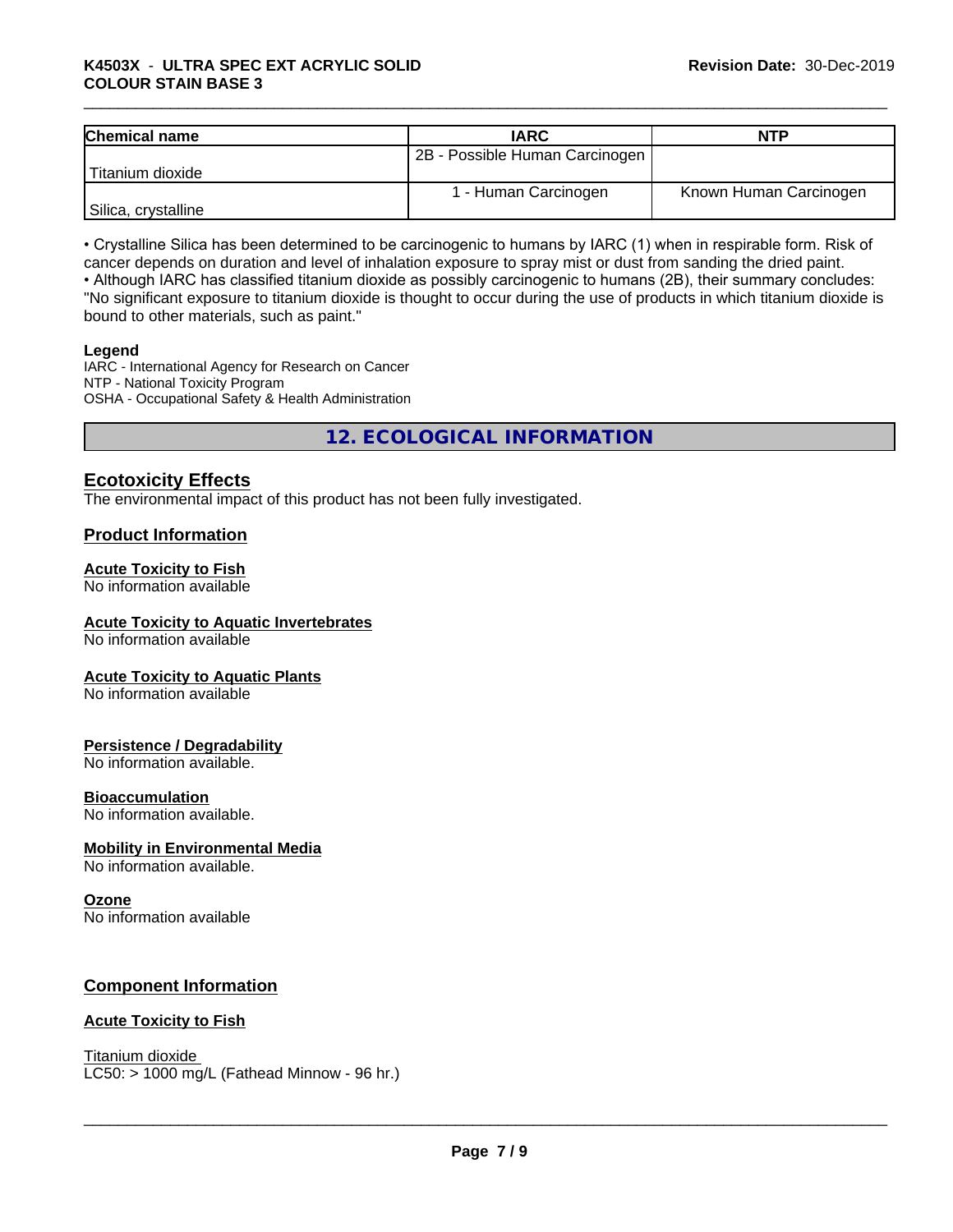# **Acute Toxicity to Aquatic Invertebrates**

No information available

**Acute Toxicity to Aquatic Plants**

No information available

**13. DISPOSAL CONSIDERATIONS**

**Waste Disposal Method Dispose of in accordance with federal, state, provincial,** and local regulations. Local requirements may vary, consult your sanitation department or state-designated environmental protection agency for more disposal options.

# **14. TRANSPORT INFORMATION**

**ICAO / IATA** Not regulated

**TDG** Not regulated

**IMDG / IMO** Not regulated

# **15. REGULATORY INFORMATION**

# **International Inventories**

| <b>TSCA: United States</b> | Yes - All components are listed or exempt. |
|----------------------------|--------------------------------------------|
| <b>DSL: Canada</b>         | Yes - All components are listed or exempt. |

# **National Pollutant Release Inventory (NPRI)**

# **NPRI Parts 1- 4**

This product contains the following Parts 1-4 NPRI chemicals:

*None*

**NPRI Part 5** This product contains the following NPRI Part 5 Chemicals:

*None*

# **WHMIS Regulatory Status**

This product has been classified in accordance with the hazard criteria of the Hazardous Products Regulations (HPR)